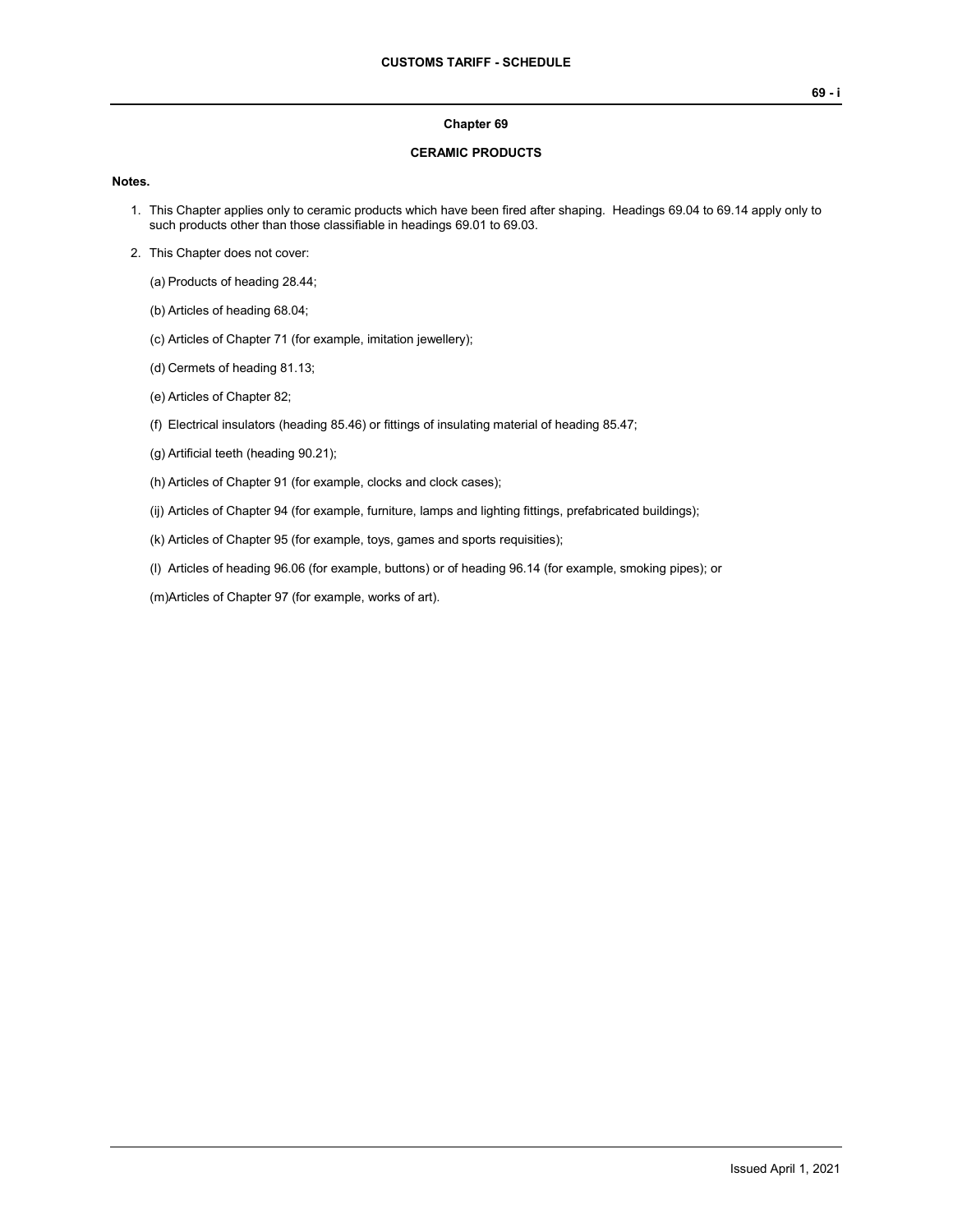## **CUSTOMS TARIFF - SCHEDULE**

| <b>Tariff</b><br>Item | SS                        | <b>Description of Goods</b>                                                                                                                                                                                                   | Unit of<br>Meas.                                     | <b>MFN</b><br>Tariff | Applicable<br><b>Preferential Tariffs</b>                                                                                      |
|-----------------------|---------------------------|-------------------------------------------------------------------------------------------------------------------------------------------------------------------------------------------------------------------------------|------------------------------------------------------|----------------------|--------------------------------------------------------------------------------------------------------------------------------|
|                       |                           | <b>I. -GOODS OF SILICEOUS FOSSIL MEALS OR OF SIMILAR SILICEOUS</b><br><b>EARTHS, AND REFRACTORY GOODS</b>                                                                                                                     |                                                      |                      |                                                                                                                                |
|                       | earths.                   | 6901.00.00 00 Bricks, blocks, tiles and other ceramic goods of siliceous fossil meals<br>(for example, kieselguhr, tripolite or diatomite) or of similar siliceous                                                            | <b>TNE</b>                                           | Free                 | CCCT, LDCT, GPT,<br>UST, MXT, CIAT, CT,<br>CRT, IT, NT, SLT, PT,<br>COLT, JT, PAT, HNT,<br>KRT, CEUT, UAT,<br>CPTPT, UKT: Free |
| 69.02                 | similar siliceous earths. | Refractory bricks, blocks, tiles and similar refractory ceramic<br>constructional goods, other than those of siliceous fossil meals or                                                                                        |                                                      |                      |                                                                                                                                |
| 6902.10.00            |                           | -Containing by weight, singly or together, more than 50% of the<br>elements Mg, Ca or Cr, expressed as MgO, CaO or Cr <sub>2</sub> O <sub>3</sub>                                                                             |                                                      | Free                 | CCCT, LDCT, GPT,<br>UST, MXT, CIAT, CT,<br>CRT, IT, NT, SLT, PT,<br>COLT, JT, PAT, HNT,<br>KRT, CEUT, UAT,<br>CPTPT, UKT: Free |
|                       |                           |                                                                                                                                                                                                                               | <b>TNE</b><br><b>TNE</b>                             |                      |                                                                                                                                |
| 6902.20.00            |                           | -Containing by weight more than 50% of alumina ( $Al_2O_3$ ), of silica (SiO <sub>2</sub> )<br>or of a mixture or compound of these products                                                                                  |                                                      | Free                 | CCCT, LDCT, GPT,<br>UST, MXT, CIAT, CT,<br>CRT, IT, NT, SLT, PT,<br>COLT, JT, PAT, HNT,<br>KRT, CEUT, UAT,<br>CPTPT, UKT: Free |
|                       |                           | -----Containing by weight more than 50% of alumina:                                                                                                                                                                           | <b>TNE</b><br><b>TNE</b><br><b>TNE</b><br><b>TNE</b> |                      |                                                                                                                                |
| 6902.90.00 00 -Other  |                           |                                                                                                                                                                                                                               | <b>TNE</b>                                           | Free                 | CCCT, LDCT, GPT,<br>UST, MXT, CIAT, CT,<br>CRT, IT, NT, SLT, PT,<br>COLT, JT, PAT, HNT,<br>KRT, CEUT, UAT,<br>CPTPT, UKT: Free |
| 69.03                 |                           | Other refractory ceramic goods (for example, retorts, crucibles, muffles,<br>nozzles, plugs, supports, cupels, tubes, pipes, sheaths and rods), other<br>than those of siliceous fossil meals or of similar siliceous earths. |                                                      |                      |                                                                                                                                |
|                       | mixture of these products | 6903.10.00 00 -Containing by weight more than 50% of graphite or other carbon or of a                                                                                                                                         | KGM                                                  | Free                 | CCCT, LDCT, GPT,<br>UST, MXT, CIAT, CT,<br>CRT, IT, NT, SLT, PT,<br>COLT, JT, PAT, HNT,<br>KRT, CEUT, UAT,<br>CPTPT, UKT: Free |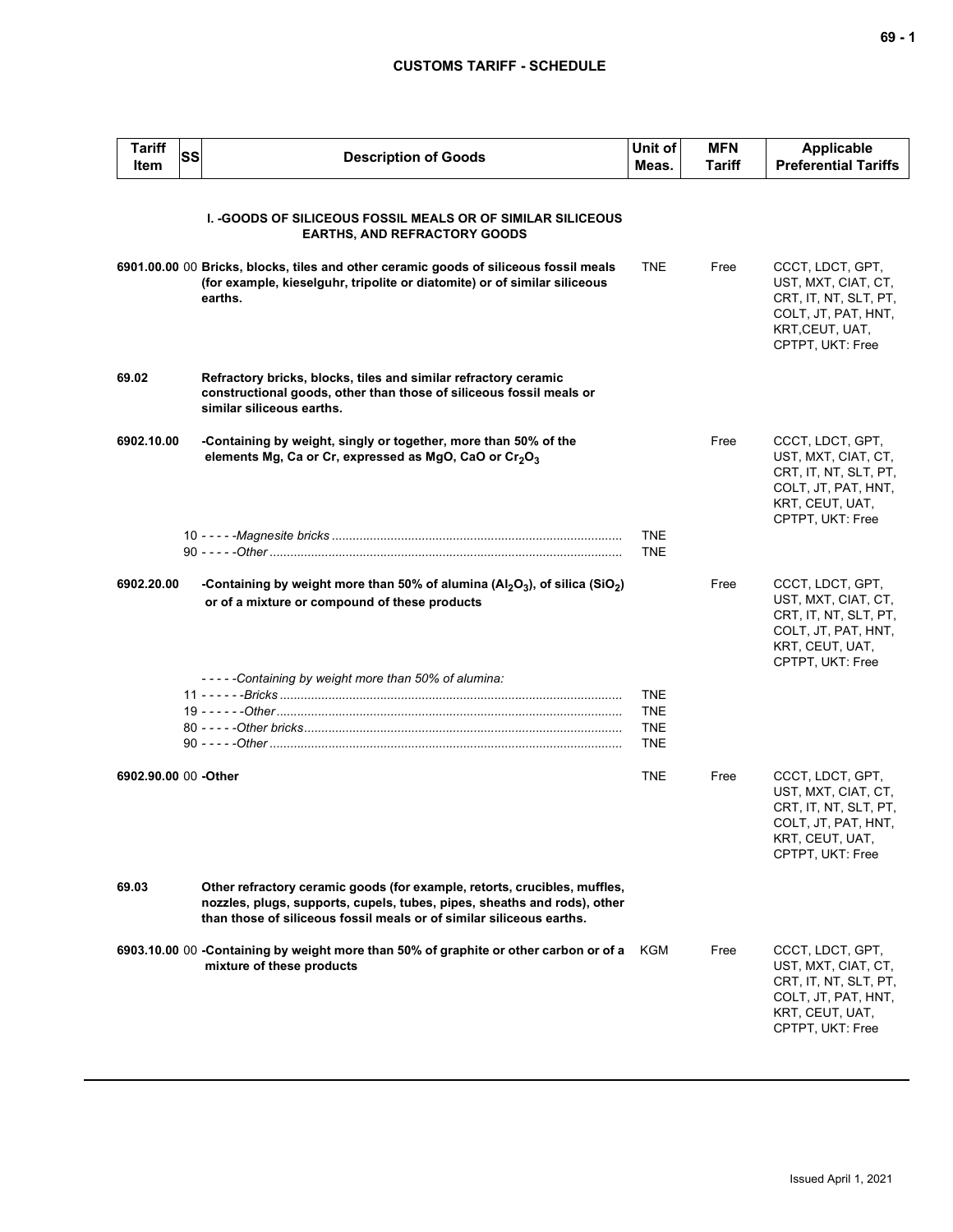| Tariff<br>SS<br>Item | <b>Description of Goods</b>                                                                                                                             | Unit of<br>Meas. | <b>MFN</b><br><b>Tariff</b> | Applicable<br><b>Preferential Tariffs</b>                                                                                                   |
|----------------------|---------------------------------------------------------------------------------------------------------------------------------------------------------|------------------|-----------------------------|---------------------------------------------------------------------------------------------------------------------------------------------|
|                      | 6903.20.00 00 - Containing by weight more than 50% of alumina ( $Al_2O_3$ ) or of a mixture<br>or compound of alumina and of silica (SiO <sub>2</sub> ) | <b>KGM</b>       | Free                        | CCCT, LDCT, GPT,<br>UST, MXT, CIAT, CT,<br>CRT, IT, NT, SLT, PT,<br>COLT, JT, PAT, HNT,<br>KRT, CEUT, UAT,<br>CPTPT, UKT: Free              |
| 6903.90.00 00 -Other |                                                                                                                                                         |                  | Free                        | CCCT, LDCT, GPT,<br>UST, MXT, CIAT, CT,<br>CRT, IT, NT, SLT, PT,<br>COLT, JT, PAT, HNT,<br>KRT, CEUT, UAT,<br>CPTPT, UKT: Free              |
|                      | <b>II. -OTHER CERAMIC PRODUCTS</b>                                                                                                                      |                  |                             |                                                                                                                                             |
| 69.04                | Ceramic building bricks, flooring blocks, support or filler tiles and the<br>like.                                                                      |                  |                             |                                                                                                                                             |
|                      | 6904.10.00 00 -Building bricks                                                                                                                          | MIL              | 3%                          | CCCT, LDCT, GPT,<br>UST, MXT, CIAT, CT,<br>CRT, IT, NT, SLT, PT,<br>COLT, JT, PAT, HNT,<br>KRT, CEUT, UAT,<br>CPTPT, UKT: Free              |
| 6904.90              | -Other                                                                                                                                                  |                  |                             |                                                                                                                                             |
|                      | 6904.90.10 00 - - - Flooring blocks                                                                                                                     |                  | 3%                          | CCCT, LDCT, GPT,<br>UST, MXT, CIAT, CT,<br>CRT, IT, NT, SLT, PT,<br>COLT, JT, PAT, HNT,<br>KRT, CEUT, UAT,<br>CPTPT, UKT: Free              |
|                      | 6904.90.20 00 - - - Support or filler tiles and the like                                                                                                |                  | 8%                          | CCCT, LDCT, UST,<br>MXT, CIAT, CT, CRT,<br>IT, NT, SLT, PT, COLT,<br>JT, PAT, HNT, KRT,<br>CEUT, UAT, CPTPT,<br><b>UKT: Free</b><br>GPT: 5% |
| 69.05                | Roofing tiles, chimney-pots, cowls, chimney liners, architectural<br>ornaments and other ceramic constructional goods.                                  |                  |                             |                                                                                                                                             |
|                      | 6905.10.00 00 -Roofing tiles                                                                                                                            |                  | 6.5%                        | AUT, NZT, CCCT, LDCT,<br>GPT, UST, MXT, CIAT,<br>CT, CRT, IT, NT, SLT,<br>PT, COLT, JT, PAT,<br>HNT, KRT, CEUT, UAT,<br>CPTPT, UKT: Free    |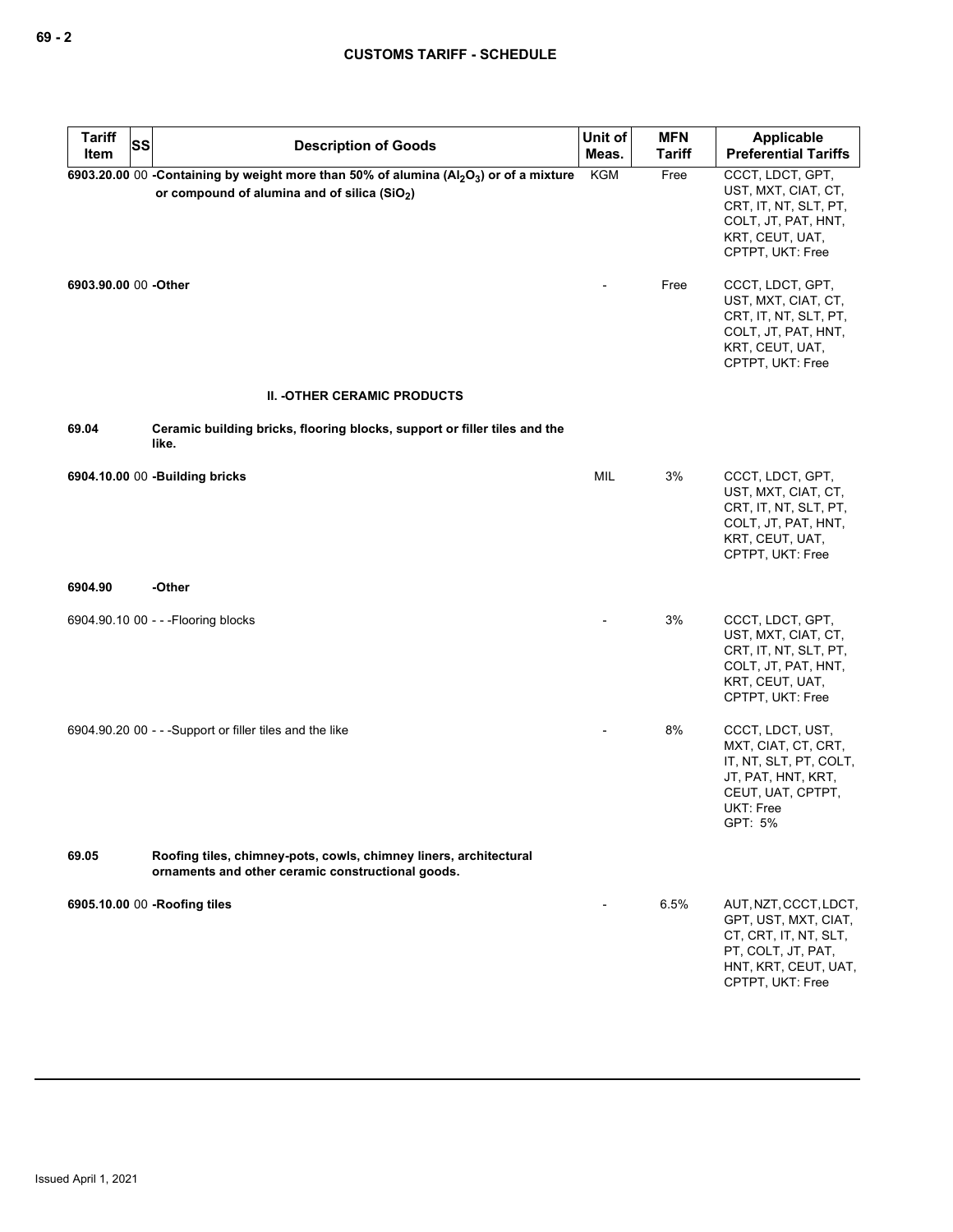| <b>Tariff</b><br><b>Item</b> | <b>SS</b> | <b>Description of Goods</b>                                                                                                            | Unit of<br>Meas. | <b>MFN</b><br><b>Tariff</b> | <b>Applicable</b><br><b>Preferential Tariffs</b>                                                                                     |
|------------------------------|-----------|----------------------------------------------------------------------------------------------------------------------------------------|------------------|-----------------------------|--------------------------------------------------------------------------------------------------------------------------------------|
| 6905.90.00 00 -Other         |           |                                                                                                                                        |                  | 7%                          | CCCT, LDCT, UST,<br>MXT, CIAT, CT, CRT,<br>IT, NT, SLT, PT, COLT,<br>JT, PAT, HNT, KRT,<br>CEUT, UAT, CPTPT,<br>UKT: Free<br>GPT: 5% |
|                              |           | 6906.00.00 00 Ceramic pipes, conduits, guttering and pipe fittings.                                                                    | KGM              | Free                        | CCCT, LDCT, GPT,<br>UST, MXT, CIAT, CT,<br>CRT, IT, NT, SLT, PT,<br>COLT, JT, PAT, HNT,<br>KRT, CEUT, UAT,<br>CPTPT, UKT: Free       |
| 69.07                        |           | Ceramic flags and paving, hearth or wall tiles; ceramic mosaic cubes<br>and the like, whether or not on a backing; finishing ceramics. |                  |                             |                                                                                                                                      |
|                              |           | -Flags and paving, hearth or wall tiles, other than those of subheadings<br>6907.30 and 6907.40:                                       |                  |                             |                                                                                                                                      |
| 6907.21                      |           | - - Of a water absorption coefficient by weight not exceeding 0.5%                                                                     |                  |                             |                                                                                                                                      |
|                              |           | 6907.21.10 00 - - - Unglazed                                                                                                           | <b>MTK</b>       | 8%                          | CCCT, LDCT, GPT,<br>UST, MXT, CIAT, CT,<br>CRT, IT, NT, SLT, PT,<br>COLT, JT, PAT, HNT,<br>KRT, CEUT, UAT,<br>CPTPT, UKT: Free       |
|                              |           | ---Glazed:                                                                                                                             |                  |                             |                                                                                                                                      |
|                              |           | 6907.21.21 00 - - - - Tiles with a surface area of 103 cm <sup>2</sup> or more                                                         | <b>MTK</b>       | 8%                          | CCCT, LDCT, GPT,<br>UST, MXT, CIAT, CT,<br>CRT, IT, NT, SLT, PT,<br>COLT, JT, PAT, HNT,<br>KRT, CEUT, UAT,<br>CPTPT, UKT: Free       |
| 6907.21.29 00 - - - - Other  |           |                                                                                                                                        | <b>MTK</b>       | 8%                          | CCCT, LDCT, UST,<br>MXT, CIAT, CT, CRT,<br>IT, NT, SLT, PT, COLT,<br>JT, PAT, HNT, KRT,<br>CEUT, UAT, CPTPT,<br>UKT: Free<br>GPT: 5% |
| 6907.22                      |           | - - Of a water absorption coefficient by weight exceeding 0.5% but not<br>exceeding 10%                                                |                  |                             |                                                                                                                                      |
|                              |           | 6907.22.10 00 - - - Unglazed                                                                                                           | <b>MTK</b>       | 8%                          | CCCT, LDCT, GPT,<br>UST, MXT, CIAT, CT,<br>CRT, IT, NT, SLT, PT,<br>COLT, JT, PAT, HNT,<br>KRT, CEUT, UAT,<br>CPTPT, UKT: Free       |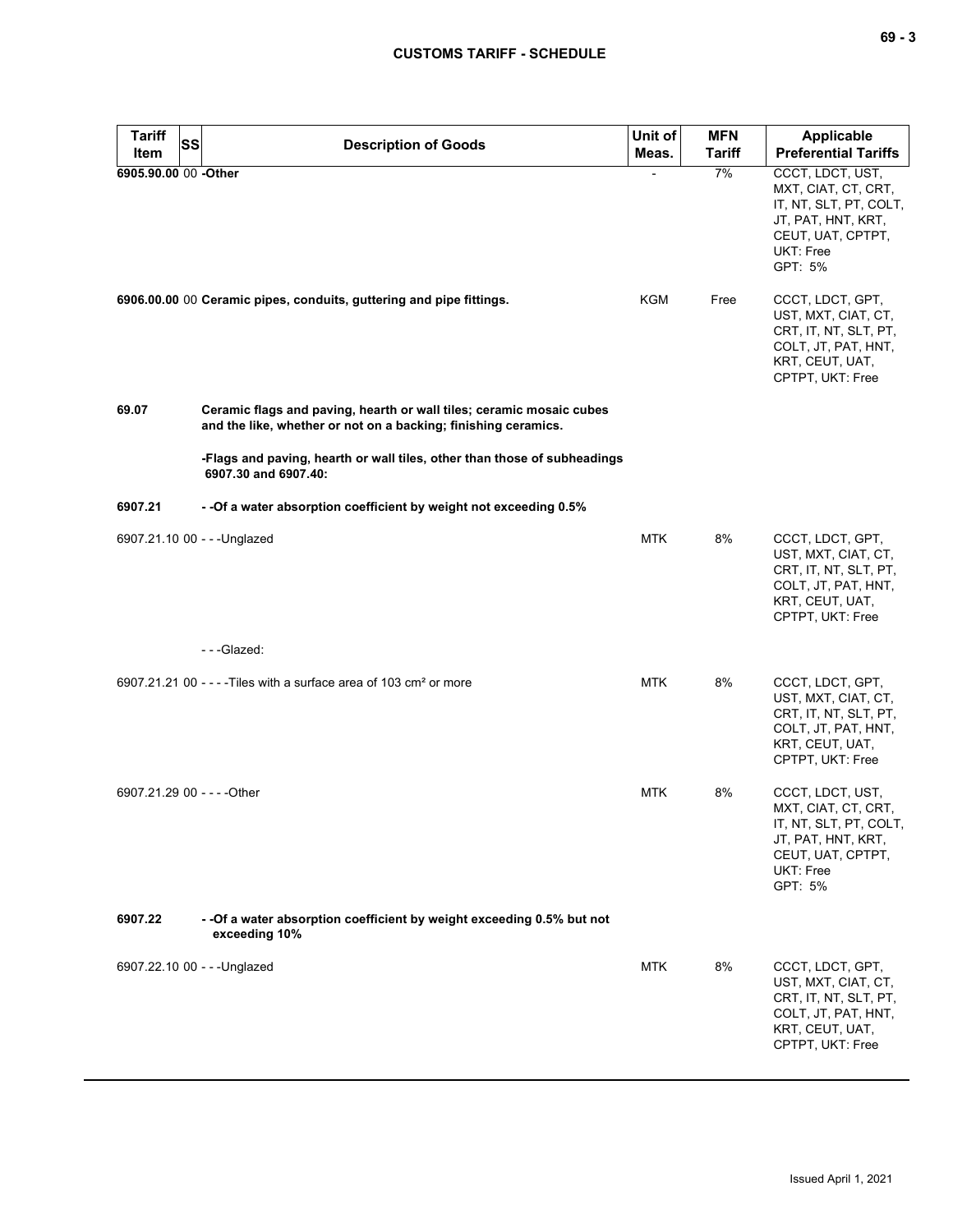| <b>Tariff</b><br><b>SS</b><br>Item | <b>Description of Goods</b>                                                    | Unit of<br>Meas. | <b>MFN</b><br><b>Tariff</b> | Applicable<br><b>Preferential Tariffs</b>                                                                                            |
|------------------------------------|--------------------------------------------------------------------------------|------------------|-----------------------------|--------------------------------------------------------------------------------------------------------------------------------------|
|                                    | ---Glazed:                                                                     |                  |                             |                                                                                                                                      |
|                                    | 6907.22.21 00 - - - - Tiles with a surface area of 103 cm <sup>2</sup> or more | <b>MTK</b>       | 8%                          | CCCT, LDCT, GPT,<br>UST, MXT, CIAT, CT,<br>CRT, IT, NT, SLT, PT,<br>COLT, JT, PAT, HNT,<br>KRT, CEUT, UAT,<br>CPTPT, UKT: Free       |
| 6907.22.29 00 - - - - Other        |                                                                                | <b>MTK</b>       | 8%                          | CCCT, LDCT, UST,<br>MXT, CIAT, CT, CRT,<br>IT, NT, SLT, PT, COLT,<br>JT, PAT, HNT, KRT,<br>CEUT, UAT, CPTPT,<br>UKT: Free<br>GPT: 5% |
| 6907.23                            | - - Of a water absorption coefficient by weight exceeding 10%                  |                  |                             |                                                                                                                                      |
|                                    | 6907.23.10 00 - - - Unglazed                                                   | <b>MTK</b>       | 8%                          | CCCT, LDCT, GPT,<br>UST, MXT, CIAT, CT,<br>CRT, IT, NT, SLT, PT,<br>COLT, JT, PAT, HNT,<br>KRT, CEUT, UAT,<br>CPTPT, UKT: Free       |
|                                    | ---Glazed:                                                                     |                  |                             |                                                                                                                                      |
|                                    | 6907.23.21 00 - - - - Tiles with a surface area of 103 cm <sup>2</sup> or more | <b>MTK</b>       | 8%                          | CCCT, LDCT, GPT,<br>UST, MXT, CIAT, CT,<br>CRT, IT, NT, SLT, PT,<br>COLT, JT, PAT, HNT,<br>KRT, CEUT, UAT,<br>CPTPT, UKT: Free       |
| 6907.23.29 00 - - - - Other        |                                                                                | <b>MTK</b>       | 8%                          | CCCT, LDCT, UST,<br>MXT, CIAT, CT, CRT,<br>IT, NT, SLT, PT, COLT,<br>JT, PAT, HNT, KRT,<br>CEUT, UAT, CPTPT,<br>UKT: Free<br>GPT: 5% |
| 6907.30                            | -Mosaic cubes and the like, other than those of subheading 6907.40             |                  |                             |                                                                                                                                      |
|                                    | 6907.30.10 00 - - - Unglazed                                                   | <b>MTK</b>       | 8%                          | CCCT, LDCT, GPT,<br>UST, MXT, CIAT, CT,<br>CRT, IT, NT, SLT, PT,<br>COLT, JT, PAT, HNT,<br>KRT, CEUT, UAT,<br>CPTPT, UKT: Free       |

- - -Glazed: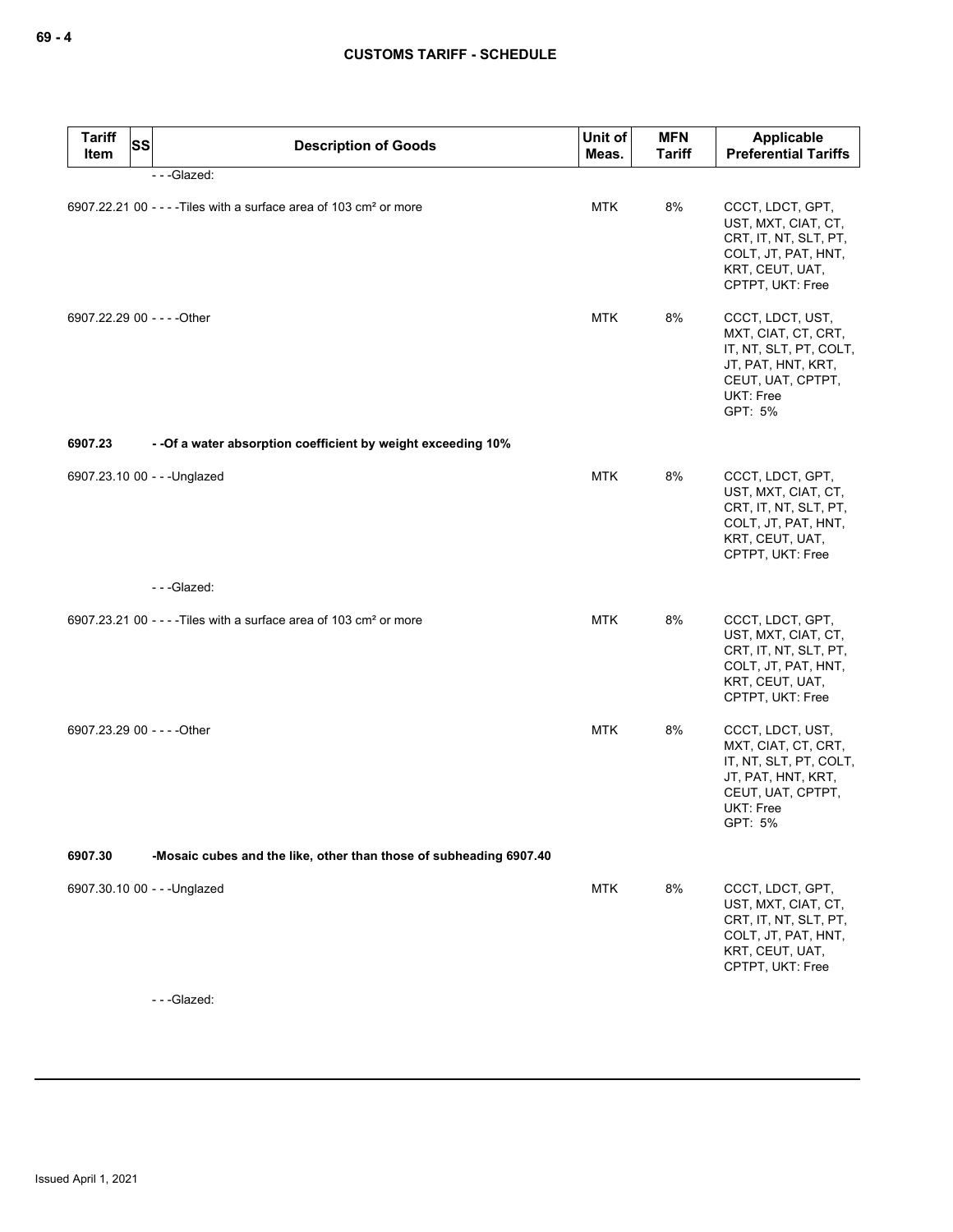| <b>Tariff</b>               | SS<br><b>Description of Goods</b>                                                                                                                                                                                                                    | Unit of    | <b>MFN</b>    | Applicable                                                                                                                                  |
|-----------------------------|------------------------------------------------------------------------------------------------------------------------------------------------------------------------------------------------------------------------------------------------------|------------|---------------|---------------------------------------------------------------------------------------------------------------------------------------------|
| Item                        |                                                                                                                                                                                                                                                      | Meas.      | <b>Tariff</b> | <b>Preferential Tariffs</b>                                                                                                                 |
|                             | 6907.30.21 00 - - - - Tiles with a surface area of 103 cm <sup>2</sup> or more                                                                                                                                                                       | <b>MTK</b> | 8%            | CCCT, LDCT, GPT,<br>UST, MXT, CIAT, CT,<br>CRT, IT, NT, SLT, PT,<br>COLT, JT, PAT, HNT,<br>KRT, CEUT, UAT,<br>CPTPT, UKT: Free              |
| 6907.30.29 00 - - - - Other |                                                                                                                                                                                                                                                      | <b>MTK</b> | 8%            | CCCT, LDCT, UST,<br>MXT, CIAT, CT, CRT,<br>IT, NT, SLT, PT, COLT,<br>JT, PAT, HNT, KRT,<br>CEUT, UAT, CPTPT,<br>UKT: Free<br>GPT: 5%        |
| 6907.40                     | -Finishing ceramics                                                                                                                                                                                                                                  |            |               |                                                                                                                                             |
|                             | 6907.40.10 00 - - - Unglazed                                                                                                                                                                                                                         | <b>MTK</b> | 8%            | CCCT, LDCT, GPT,<br>UST, MXT, CIAT, CT,<br>CRT, IT, NT, SLT, PT,<br>COLT, JT, PAT, HNT,<br>KRT, CEUT, UAT,<br>CPTPT, UKT: Free              |
|                             | ---Glazed:                                                                                                                                                                                                                                           |            |               |                                                                                                                                             |
|                             | 6907.40.21 00 - - - - Tiles with a surface area of 103 cm <sup>2</sup> or more                                                                                                                                                                       | <b>MTK</b> | 8%            | CCCT, LDCT, GPT,<br>UST, MXT, CIAT, CT,<br>CRT, IT, NT, SLT, PT,<br>COLT, JT, PAT, HNT,<br>KRT, CEUT, UAT,<br>CPTPT, UKT: Free              |
| 6907.40.29 00 - - - - Other |                                                                                                                                                                                                                                                      | <b>MTK</b> | 8%            | CCCT, LDCT, UST,<br>MXT, CIAT, CT, CRT,<br>IT, NT, SLT, PT, COLT,<br>JT, PAT, HNT, KRT,<br>CEUT, UAT, CPTPT,<br><b>UKT: Free</b><br>GPT: 5% |
| 69.09                       | Ceramic wares for laboratory, chemical or other technical uses; ceramic<br>troughs, tubs and similar receptacles of a kind used in agriculture;<br>ceramic pots, jars and similar articles of a kind used for the conveyance<br>or packing of goods. |            |               |                                                                                                                                             |
|                             | -Ceramic wares for laboratory, chemical or other technical uses:                                                                                                                                                                                     |            |               |                                                                                                                                             |
|                             | 6909.11.00 00 - - Of porcelain or china                                                                                                                                                                                                              |            | 4.5%          | CCCT, LDCT, GPT,<br>UST, MXT, CIAT, CT,<br>CRT, IT, NT, SLT, PT,<br>COLT, JT, PAT, HNT,<br>KRT, CEUT, UAT,<br>CPTPT, UKT: Free              |
| 6909.12                     | -- Articles having a hardness equivalent to 9 or more on the Mohs scale                                                                                                                                                                              |            |               |                                                                                                                                             |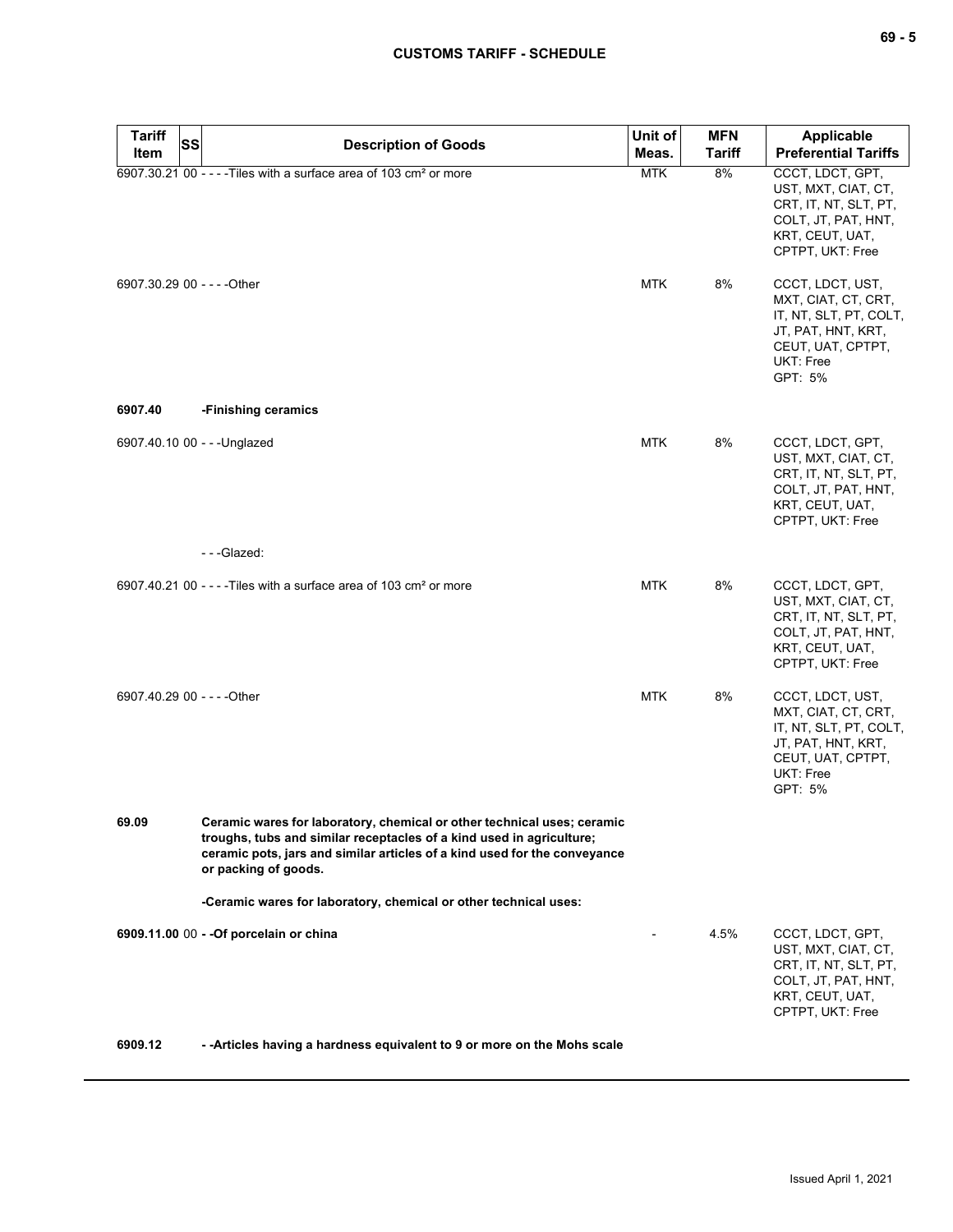| Tariff<br>Item            | SS | <b>Description of Goods</b>                                                                                                                                                                            | Unit of<br>Meas. | <b>MFN</b><br><b>Tariff</b> | Applicable<br><b>Preferential Tariffs</b>                                                                                            |
|---------------------------|----|--------------------------------------------------------------------------------------------------------------------------------------------------------------------------------------------------------|------------------|-----------------------------|--------------------------------------------------------------------------------------------------------------------------------------|
|                           |    | 6909.12.10 00 - - - For use in machinery for making pulp of fibrous cellulosic material or for<br>making or finishing paper or paperboard                                                              |                  | Free                        | CCCT, LDCT, GPT,<br>UST, MXT, CIAT, CT,<br>CRT, IT, NT, SLT, PT,<br>COLT, JT, PAT, HNT,<br>KRT, CEUT, UAT,<br>CPTPT, UKT: Free       |
| 6909.12.90 00 - - - Other |    |                                                                                                                                                                                                        |                  | 4.5%                        | CCCT, LDCT, GPT,<br>UST, MXT, CIAT, CT,<br>CRT, IT, NT, SLT, PT,<br>COLT, JT, PAT, HNT,<br>KRT, CEUT, UAT,<br>CPTPT, UKT: Free       |
| 6909.19                   |    | --Other                                                                                                                                                                                                |                  |                             |                                                                                                                                      |
|                           |    | 6909.19.10 00 - - - Ceramic rings for use in the manufacture of formaldehyde;<br>For use in machinery for making pulp of fibrous cellulosic material or for<br>making or finishing paper or paperboard |                  | Free                        | CCCT, LDCT, GPT,<br>UST, MXT, CIAT, CT,<br>CRT, IT, NT, SLT, PT,<br>COLT, JT, PAT, HNT,<br>KRT, CEUT, UAT,<br>CPTPT, UKT: Free       |
| 6909.19.90 00 - - - Other |    |                                                                                                                                                                                                        |                  | 4.5%                        | CCCT, LDCT, GPT,<br>UST, MXT, CIAT, CT,<br>CRT, IT, NT, SLT, PT,<br>COLT, JT, PAT, HNT,<br>KRT, CEUT, UAT,<br>CPTPT, UKT: Free       |
| 6909.90.00                |    | -Other                                                                                                                                                                                                 |                  | 7%                          | CCCT, LDCT, GPT,<br>UST, MXT, CIAT, CT,<br>CRT, IT, NT, SLT, PT,<br>COLT, JT, PAT, HNT,<br>KRT, CEUT, UAT,<br>CPTPT, UKT: Free       |
|                           |    |                                                                                                                                                                                                        |                  |                             |                                                                                                                                      |
|                           |    |                                                                                                                                                                                                        |                  |                             |                                                                                                                                      |
| 69.10                     |    | Ceramic sinks, wash basins, wash basin pedestals, baths, bidets, water<br>closet pans, flushing cisterns, urinals and similar sanitary fixtures.                                                       |                  |                             |                                                                                                                                      |
| 6910.10                   |    | -Of porcelain or china                                                                                                                                                                                 |                  |                             |                                                                                                                                      |
| 6910.10.10                |    | - - - Water closet pans (toilet bowls) and flushing cisterns (toilet tanks) or<br>combinations thereof                                                                                                 |                  | 7.5%                        | CCCT, LDCT, UST,<br>MXT, CIAT, CT, CRT,<br>IT, NT, SLT, PT, COLT,<br>JT, PAT, HNT, KRT,<br>CEUT, UAT, CPTPT,<br>UKT: Free<br>GPT: 5% |
|                           |    |                                                                                                                                                                                                        | NMB<br>NMB       |                             |                                                                                                                                      |
|                           |    | 30 - - - - - Combinations of water closet pans and flushing cisterns                                                                                                                                   | NMB              |                             |                                                                                                                                      |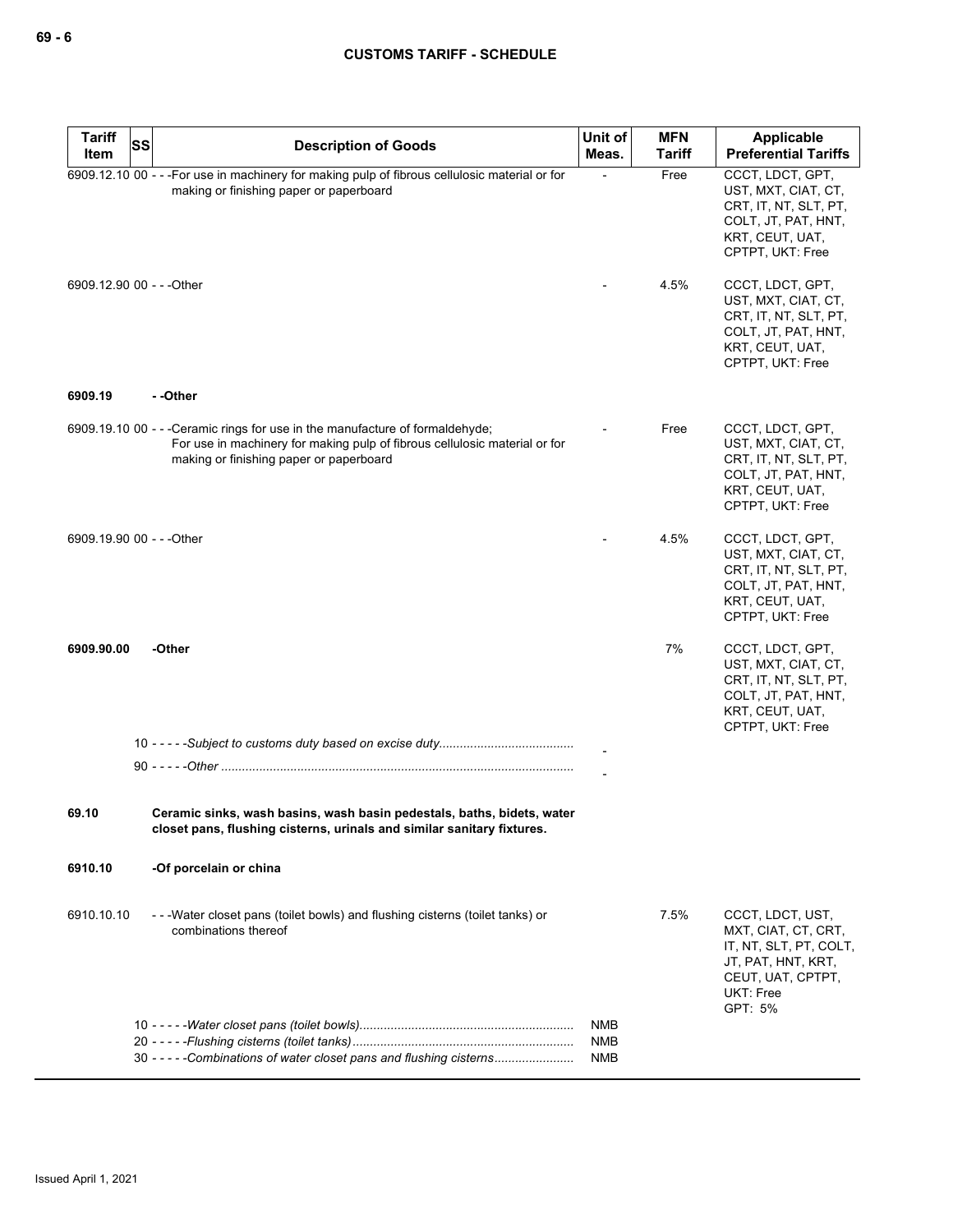| <b>Tariff</b><br>Item | SS | <b>Description of Goods</b>                                                                                                                                                              | Unit of<br>Meas.         | <b>MFN</b><br>Tariff | <b>Applicable</b><br><b>Preferential Tariffs</b>                                                                                         |
|-----------------------|----|------------------------------------------------------------------------------------------------------------------------------------------------------------------------------------------|--------------------------|----------------------|------------------------------------------------------------------------------------------------------------------------------------------|
| 6910.10.90            |    | ---Other                                                                                                                                                                                 | <b>NMB</b><br><b>NMB</b> | 7.5%                 | CCCT, LDCT, GPT,<br>UST, MXT, CIAT, CT,<br>CRT, IT, NT, SLT, PT,<br>COLT, JT, PAT, HNT,<br>KRT, CEUT, UAT,<br>CPTPT, UKT: Free           |
| 6910.90.00            |    | -Other                                                                                                                                                                                   |                          | 7.5%                 | CCCT, LDCT, GPT,<br>UST, MXT, CIAT, CT,<br>CRT, IT, NT, SLT, PT,<br>COLT, JT, PAT, HNT,<br>KRT, CEUT, UAT,<br>CPTPT, UKT: Free           |
| 69.11                 |    | Tableware, kitchenware, other household articles and toilet articles, of<br>porcelain or china.                                                                                          |                          |                      |                                                                                                                                          |
| 6911.10               |    | -Tableware and kitchenware                                                                                                                                                               |                          |                      |                                                                                                                                          |
|                       |    | 6911.10.10 00 - - - Undecorated tableware, of a thickness of 3 mm or more, for use in the<br>manufacture of decorated heavy duty tableware for hotel, restaurant or<br>institutional use |                          | Free                 | CCCT, LDCT, GPT,<br>UST, MXT, CIAT, CT,<br>CRT, IT, NT, SLT, PT,<br>COLT, JT, PAT, HNT,<br>KRT, CEUT, UAT,<br>CPTPT, UKT: Free           |
|                       |    | 6911.10.20 00 - - - Other undecorated tableware for use in the manufacture of decorated<br>tableware by kiln-fired decoration                                                            |                          | Free                 | CCCT, LDCT, GPT,<br>UST, MXT, CIAT, CT,<br>CRT, IT, NT, SLT, PT,<br>COLT, JT, PAT, HNT,<br>KRT, CEUT, UAT,<br>CPTPT, UKT: Free           |
| 6911.10.90            |    | ---Other                                                                                                                                                                                 |                          | $7%$                 | AUT, NZT, CCCT, LDCT,<br>GPT, UST, MXT, CIAT,<br>CT, CRT, IT, NT, SLT,<br>PT, COLT, JT, PAT,<br>HNT, KRT, CEUT, UAT,<br>CPTPT, UKT: Free |
|                       |    |                                                                                                                                                                                          |                          |                      |                                                                                                                                          |
| 6911.90.00            |    | -Other                                                                                                                                                                                   |                          | 5.5%                 | CCCT, LDCT, UST,<br>MXT, CIAT, CT, CRT,<br>IT, NT, SLT, PT, COLT,<br>JT, PAT, HNT, KRT,<br>CEUT, UAT, CPTPT,<br>UKT: Free<br>GPT: 5%     |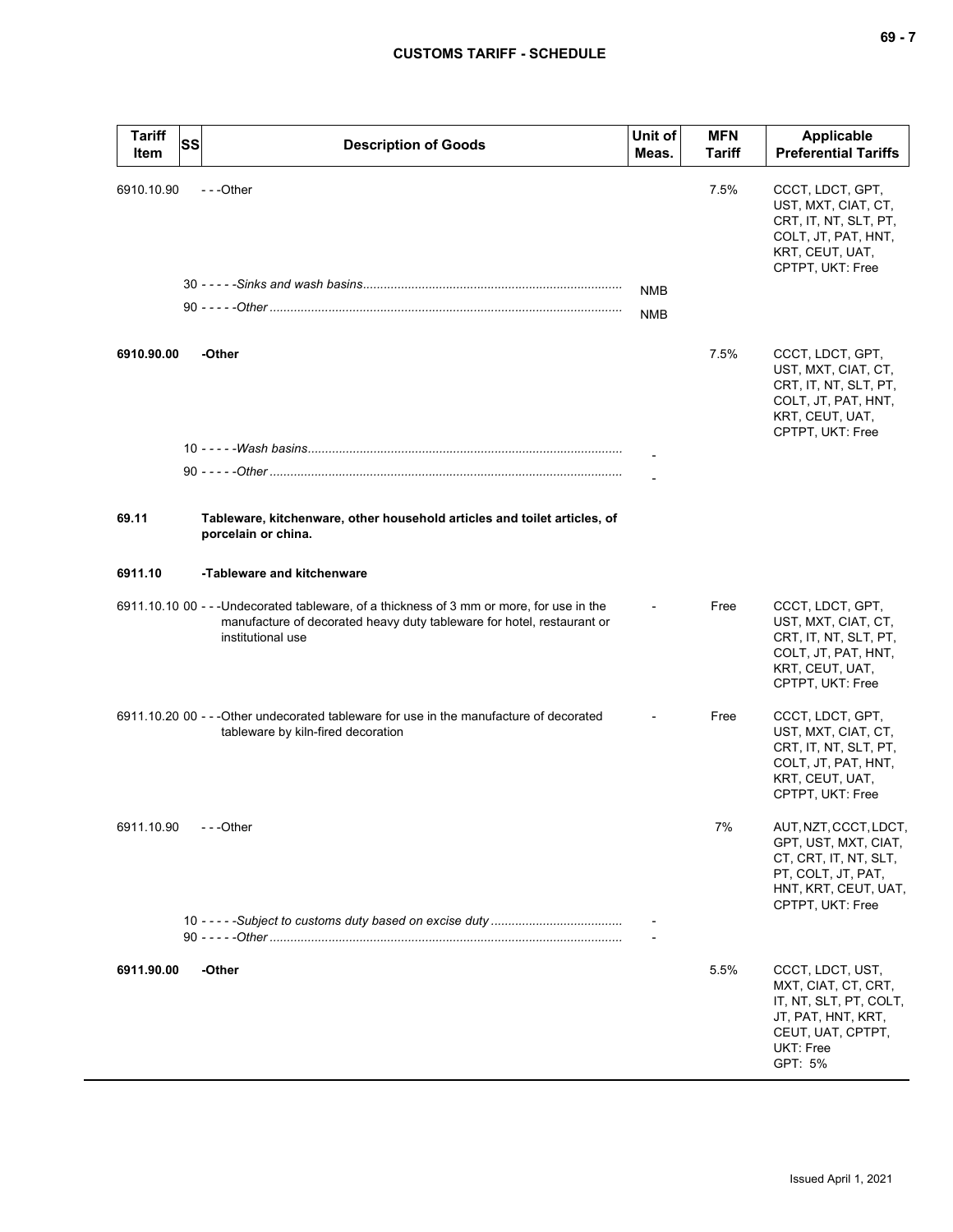| <b>Tariff</b><br>Item     | <b>SS</b> | <b>Description of Goods</b>                                                                                                                                                                                                                                                                                                                                             | Unit of<br>Meas.         | <b>MFN</b><br><b>Tariff</b> | Applicable<br><b>Preferential Tariffs</b>                                                                                                                      |
|---------------------------|-----------|-------------------------------------------------------------------------------------------------------------------------------------------------------------------------------------------------------------------------------------------------------------------------------------------------------------------------------------------------------------------------|--------------------------|-----------------------------|----------------------------------------------------------------------------------------------------------------------------------------------------------------|
|                           |           |                                                                                                                                                                                                                                                                                                                                                                         | $\overline{\phantom{a}}$ |                             |                                                                                                                                                                |
| 6912.00                   |           | Ceramic tableware, kitchenware, other household articles and toilet<br>articles, other than of porcelain or china.                                                                                                                                                                                                                                                      |                          |                             |                                                                                                                                                                |
|                           |           | 6912.00.10 00 - - - Undecorated coffee mugs of earthenware or stoneware, for use in the<br>manufacture of decorated coffee mugs by kiln-fired<br>decoration;<br>Undecorated tableware of semi-porcelain or white granite, of a thickness<br>of 3 mm or more, for use in the manufacture of decorated heavy duty<br>tableware for hotel, restaurant or institutional use |                          | Free                        | CCCT, LDCT, GPT,<br>UST, MXT, CIAT, CT,<br>CRT, IT, NT, SLT, PT,<br>COLT, JT, PAT, HNT,<br>KRT, CEUT, UAT,<br>CPTPT, UKT: Free                                 |
|                           |           | 6912.00.20 00 - - - Other, undecorated tableware of semi-porcelain or white granite for use in<br>the manufacture of decorated tableware by kiln-fired decoration                                                                                                                                                                                                       |                          | Free                        | CCCT, LDCT, GPT,<br>UST, MXT, CIAT, CT,<br>CRT, IT, NT, SLT, PT,<br>COLT, JT, PAT, HNT,<br>KRT, CEUT, UAT,<br>CPTPT, UKT: Free                                 |
| 6912.00.90                |           | ---Other                                                                                                                                                                                                                                                                                                                                                                |                          | 7%                          | CCCT, LDCT, UST,<br>MXT, CIAT, CT, CRT,<br>IT, NT, SLT, PT, COLT,<br>JT, PAT, HNT, KRT,<br>CEUT, UAT, CPTPT,<br>UKT: Free<br>AUT: 1.5%<br>NZT: 1.5%<br>GPT: 3% |
|                           |           |                                                                                                                                                                                                                                                                                                                                                                         |                          |                             |                                                                                                                                                                |
| 69.13                     |           | Statuettes and other ornamental ceramic articles.                                                                                                                                                                                                                                                                                                                       |                          |                             |                                                                                                                                                                |
|                           |           | 6913.10.00 00 - Of porcelain or china                                                                                                                                                                                                                                                                                                                                   |                          | 6.5%                        | CCCT, LDCT, GPT,<br>UST, MXT, CIAT, CT,<br>CRT, IT, NT, SLT, PT,<br>COLT, JT, PAT, HNT,<br>KRT, CEUT, UAT,<br>CPTPT, UKT: Free                                 |
| 6913.90                   |           | -Other                                                                                                                                                                                                                                                                                                                                                                  |                          |                             |                                                                                                                                                                |
|                           |           | 6913.90.10 00 - - -Produced in Canada more than 25 years prior to the date of accounting                                                                                                                                                                                                                                                                                |                          | Free                        | UST, MXT, CIAT, CRT,<br>IT, NT, SLT, PT, COLT,<br>JT, PAT, HNT, KRT,<br>CEUT, UAT, CPTPT,<br>UKT: Free                                                         |
| 6913.90.90 00 - - - Other |           |                                                                                                                                                                                                                                                                                                                                                                         |                          | 6.5%                        | CCCT, LDCT, GPT,<br>UST, MXT, CIAT, CT,<br>CRT, IT, NT, SLT, PT,<br>COLT, JT, PAT, HNT,<br>KRT, CEUT, UAT,<br>CPTPT, UKT: Free                                 |